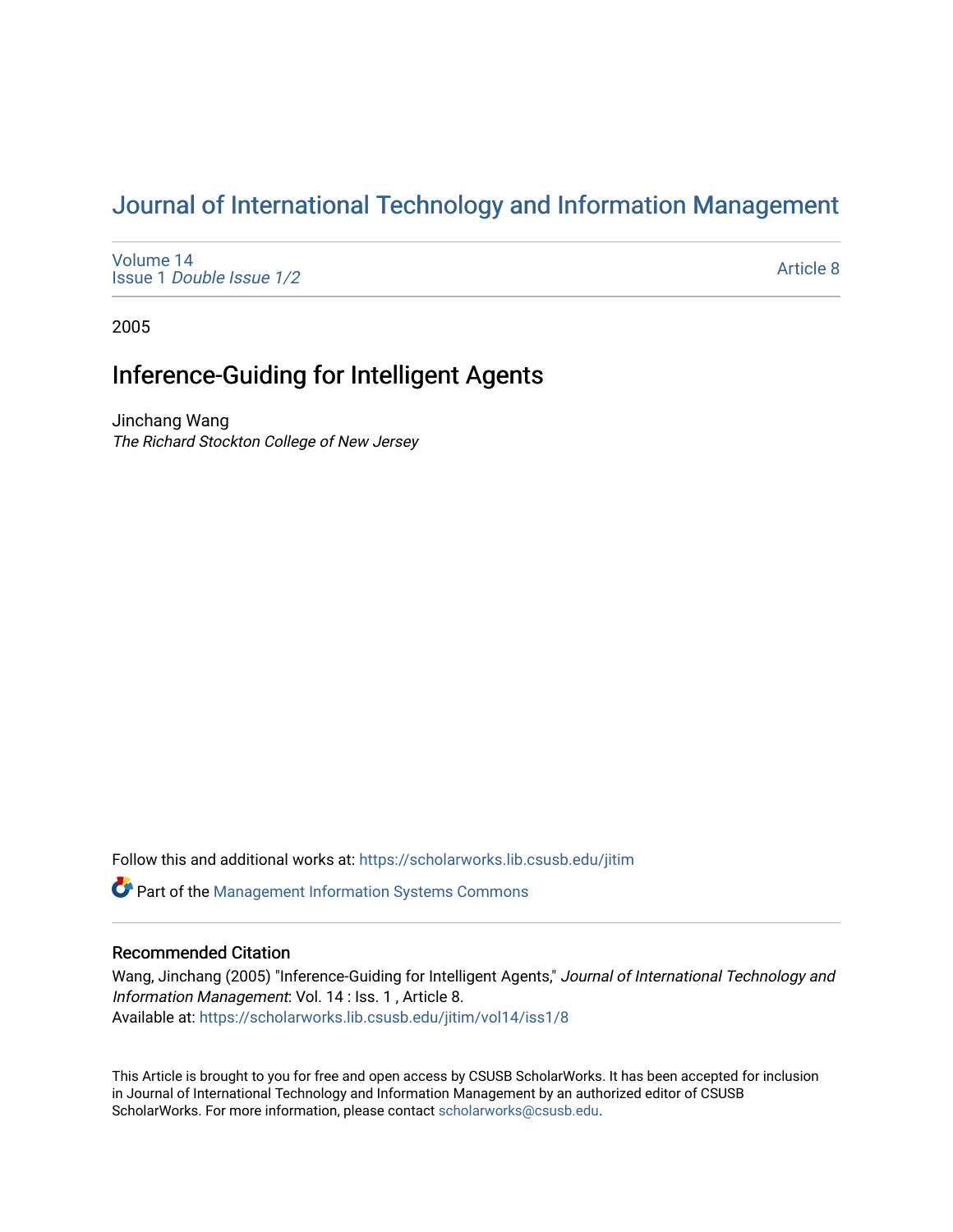## **Inference-Guiding for Intelligent Agents**

**Jinchang Wang The Richard Stockton College of New Jersey** 

## **ABSTRACT**

*In many applications of intelligent agents, initially given facts are not sufficient to reach a decision, and more data are needed. In that case, Inference-guiding is needed to identify the missing information and lead inference to a conclusion. This paper presents a new inferenceguiding strategy that selects the key pieces of missing information in such a way that the total cost of acquiring additional information for reaching a conclusion is the lowest. The computational experiments show that the new strategy is more effective and economical than the inference-guiding strategies currently available for the intelligent systems.* 

## **INTRODUCTION**

The '*intelligent agent*', a term in artificial intelligence, refers to a device or a system that can, to some extent, 'think' as human beings and 'act' rationally. A robot is a typical example of an intelligent agent. An intelligent agent as a node in a computer network handles the information transmitted through the node. Other examples include an automatic real-time control mechanism, a computerized system for disease diagnosing, debugging, or professional training. Comparing to an expert system and a knowledge-based system, which are computer systems that store human's knowledge and mimic the human's logic to solve problems in certain domains, an intelligent agent is more self-contained, more autonomous, and more action-oriented.

An intelligent agent has three major functions: perceiving the environment, making judgments / decisions, and acting. Percepts of environment are obtained through *perceptors* such as various sensors, data input channels from a database, and devices for inputs from users. Judgments and decisions are made in the '*brain*' of the intelligent agent, which contains a knowledge base and an inference engine. The knowledge base stores knowledge. The *inference engine* is software for doing logical inference. The third function, acting, is to execute the decision or announce the judgment through *actuators*. An actuator is a device such as an arm of a robot, a control mechanism, and a natural language output device.

In many applications of intelligent agents, such as diagnosing, training, and real-time control, initial data about the environment are often incomplete, because of huge amount of the 'complete' data and the cost of obtaining them. The cost of obtaining data can be monetary cost or cost of time. To get information from electrocardiograms and CT, for example, would cost money, and to ask a patient questions would cost time. If no solid conclusions can be made due to insufficient data, an intelligent agent should be able to pinpoint the missing data, make hypothesis, collect more information, and prove the hypothesis. In this sense, an intelligent agent should be not only a 'thinker' but also an 'investigator'. Just as a human inspector has to do investigation when initial clues for a case are not sufficient. An intelligent agent for disease diagnosing, which makes judgment on the ailment that a patient may have, must also do investigations by, for example, asking the patient to provide more information on symptoms and selecting some examinations for the patient to do, when the information on hand is not sufficient to get any solid conclusion. The process of 'investigation' is called *inference-guiding (IG)*, or *question-asking* [Wang et al. (1990)], which pursues more information about the environment for further inference. A good IG process would be able to identify a few relevant and key missing data in an efficient way, and lead inference quickly to a conclusion. A bad IG process, on the other hand, would ask irrelevant, costly, and silly questions, and retard the inference process.

The function of inference-guiding resides in the inference engine of an intelligent agent. The inference engine should be able to, like human being, figure out what information should be pursued if the current known data are not sufficient. A human inspector ought to be good in not only analysis but also investigation. That is, he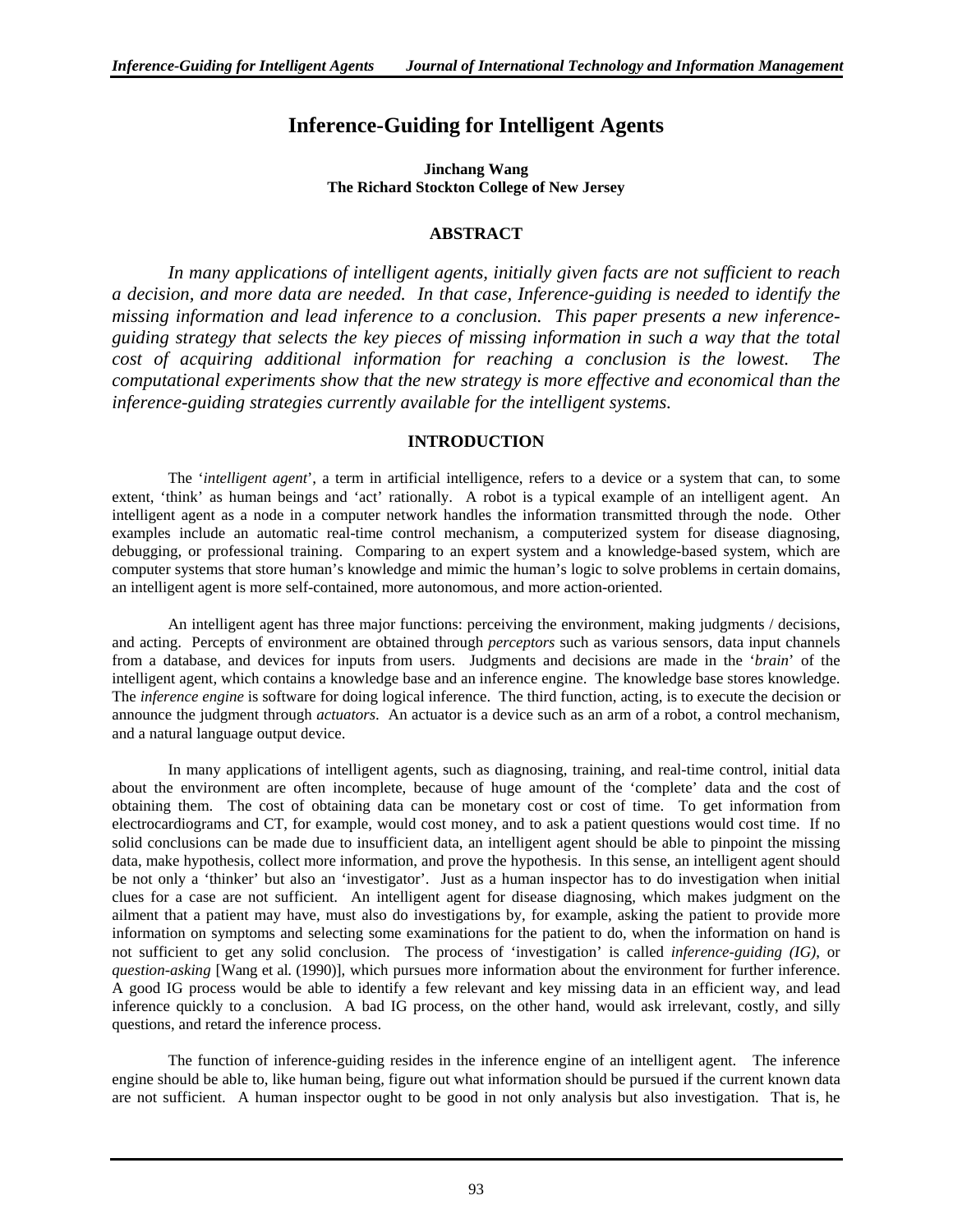should be good in exploring the meaning of the clues he has by logically linking them, and reaches a conclusion if the clues are sufficient; and he should also be good in investigations, if the clues are not sufficient, by figuring out the key missing data and collecting the data to prove his hypothesis. An inference engine of an intelligent agent thus has two tasks. One is *logical inference* (or simply *inference*), which is to make deductions to reveal logical implications of the known information and to make the judgment or decision. Another task is *inference-guiding*, which is to identify the missing data if given facts are not sufficient to reach any solid conclusion. Figure 1 shows an intelligent agent with inference-guiding function and its interaction with the environment.





Logical inference is a subject that has been studied extensively. The Davis-Putnam algorithm [Davis et al. (1960)] and DPLL backtracking algorithm [Davis et al. (1962)] were among the earliest effective algorithms for propositional knowledge bases. Thereafter Robinson developed the full resolution rule [Robinson (1965)]. Due to the close relation between propositional inference and the satisfiability problem (SAT), all the algorithms developed for SAT are actually working for propositional inference either [Gu et al. (1997)]. Modus ponens [Bonissone (1993)] [Awad (1996)] is a deductive rule among implications. Forward chaining (or data-driven) and backward chaining (or goal-driven) [Turban et al. (2001)] are two alternative methods for controlling inference in rule-based intelligent systems, based on which there are many variations and extended technologies, such as the production system [Palopoli et al. (1997)] and deductive database [Ramakrisshnan et al (1995)] [Ullman (1989)]. The Jeroslow-Wang algorithm [Jeroslow et al. (1990)] utilized the integer programming techniques into logical inference. That algorithm was further improved in [Wang (1997)] and [Wang (1998-B)].

 Comparing to logical inference, inference-guiding has been less explored. But still some research results have been achieved. EXPERT used pre-listed orderings of rules and questions [Hayes-Roth et al. (1983)]. KAS, a shell over PROSPECT, used both forward and backward chaining, together with a scoring function, for picking more relevant missing data [Duda et al. (1979)]. Mellish's procedure [Mellish (1985)], using a so-called 'Alpha-beta pruning technique', eliminated irrelevant questions for acyclic inference nets. Wang and Vande Vate proved that the problem of identifying the fewest key questions was computationally hard even in a Horn system, and they developed a heuristic algorithm for Horn systems [Wang et al. (1990)]. A cost-effective IG strategy for Horn systems was developed by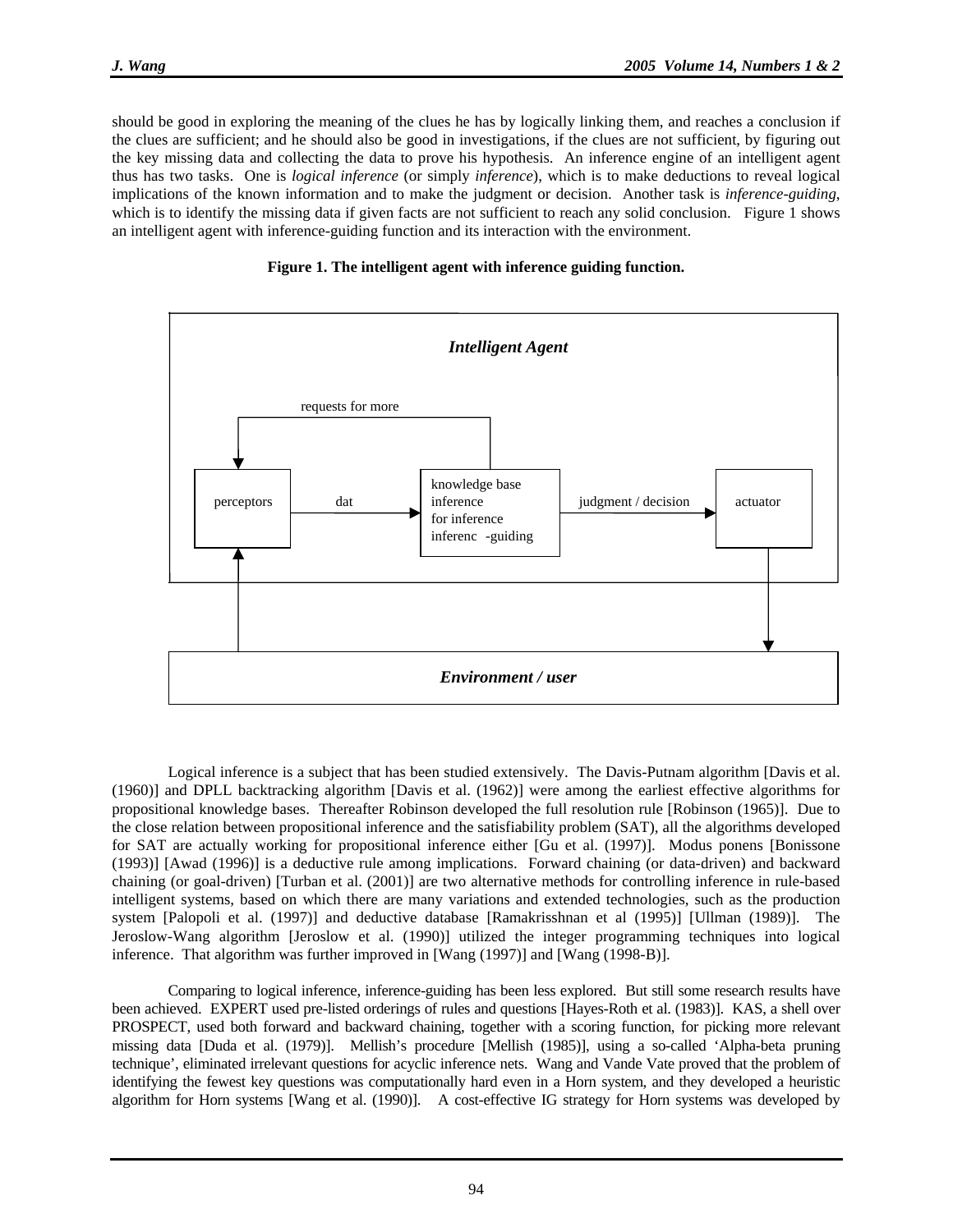Wang and Triantaphyllou [Wang et al. (1996)]. For the propositional systems, Wang's IG algorithm in [Wang (1998-A)] aimed at selecting fewer questions. The algorithm in [Wang (2005)] took the cost factor into account.

We present a new IG approach in this paper, which is an improvement of the algorithm in [Wang (2005)]. Section II introduces fundamental concepts and terms. Section III discusses the general process of so-called 'top-levelconclusion oriented inference' in an intelligent agent. In Section IV, we review three currently existing IG algorithms. The new IG strategy is presented in Section V, and the results of computational experiments shown in Section VI. Section VII discusses the managerial implications and applications of the new IG strategy.

#### **FUNDAMENTALS**

 A *predicate* names a relationship between objects. If each object is an assertion (or a statement), whose value is either true or false, then the predicate is called a *propositional formula*, or simply a *proposition*. The relationship between assertions can be "OR" (∨), "AND" (∧), "IMPLY" (→), "EQUIVALENT" (←). The negation is denoted as ¬. A *literal* is a propositional assertion or its negation. A *truth valuation* of a proposition is a set of value assignments to all assertions.

 A propositional formula B is in a *conjunctive normal form (CNF)* if it is a conjunction of formulas Bi (1≤i≤t), where each Bi, called a *clause,* is a disjunction of literals. A *unit clause* is a clause consisting of one literal. Any propositional formula can be transformed into a CNF. A disjunctive clause can be put into an *implication*, i.e., a form of "if...then..." rule, and vice versa, by applying the relation  $(B_1 \vee B_2) = (\neg B_1 \rightarrow B_2)$ . In an implication  $B_1 \rightarrow B_2$ ,  $B_1$  is called the *premise* and  $B_2$  is called the *conclusion*.

 In applications of intelligent agents, inference is carried out to prove some goals that are called *top-levelconclusions (TLC)*. For example, possible faults in an engine are TLCs in a diagnosing system for maintenance of an aircraft; and required operating adjustments are TLCs of a real-time piloting control system. An assertion is *observable* if its value can be obtained from the environment or user directly with no inference is needed. For example, the assertions about the result of an X-ray examination and about the answer of a patient to a question from the doctor are observable. An observable assertion is called an *unconfirmed observable assertion (UOA)* if its value is not yet obtained. Each UOA has a *cost* that indicates the cost to obtaining its value, which is called *questioning cost* or *confirmation cost.* 

 A literal L is *derived* (*reached o*r *proved*) if and only if {K∧F→L} is a tautology (i.e., it is true for any truth valuation), where K is the knowledge base; F is the set of known facts. For example,  $K = \{\neg A_3 \rightarrow A_2, \neg A_4 \rightarrow A_5, \neg A_5, \neg A_6, \neg A_7, \neg A_8, \neg A_9, \neg A_9, \neg A_9, \neg A_9, \neg A_9, \neg A_9, \neg A_9, \neg A_9, \neg A_9, \neg A_9, \neg A_9, \neg A_9, \neg A_9, \neg$  $A_4 \wedge A_2 \rightarrow A_1$ } is a knowledge base, F={A<sub>3</sub>=false, A<sub>4</sub>=true} is the given fact set. We can see that every truth valuation of  $A_1$ ,  $A_2$ ,  $A_3$ , and  $A_4$  would make  $\{K \wedge F \rightarrow L\} = \{((\neg A_3 \rightarrow A_2) \wedge (A_4 \wedge A_2 \rightarrow A_1) \wedge (\neg A_3) \wedge (A_4)) \rightarrow (A_1)\}$ true. In this case we say A<sub>1</sub> is derived. But if F={A<sub>3</sub>=false}, then {K∧F→L} = {((¬A<sub>3</sub>→A<sub>2</sub>) ∧ (A<sub>4</sub>∧A<sub>2</sub>→A<sub>1</sub>) ∧  $(\neg A_3)$ )  $\rightarrow$   $(A_1)$ } is no longer a tautology, since the truth valuation {A<sub>1</sub>=false, A<sub>2</sub>=true, A<sub>3</sub>=false, A<sub>4</sub>=false} would make it false. In this case, we say  $A_1$  is not derived (not implied by K and F).

 There is an alternative way of defining derivation of a literal. A literal is *derived* (*reached* or *proved*) if it must be logically true given the knowledge base and the known facts. In the example of the last paragraph,  $K=\{\neg A_3\rightarrow A_2, A_4\land A_2\rightarrow A_1\}$  and  $F=\{A_3$ =false,  $A_4$ =true} would derive  $A_1$  because  $A_1$  must be logically true per to K and F. But if F={A<sub>3</sub>=false}, then A<sub>1</sub>'s value can be either 'true' or 'false', therefore A<sub>1</sub> is not derived. A derived literal is called a *logical consequence* of the knowledge base and the given facts.

 Suppose K is a knowledge base in which knowledge is represented by implications (i.e., if...then... rules). There are n assertions,  $A_1$ ,  $A_2$ , ...,  $A_n$ , and m if...then... rules (or clauses) in K. We use the symbol  $R(i,j)$  to denote the j-th rule whose conclusion is  $L_i$ . For an observable assertion  $A_i$ , we reserve  $R(i,0)$  to denote a clause of fact " $A_i$ is true" or "A<sub>i</sub> is false". Thus each assertion, including each UOA, appears as a conclusion in some rule. A *proof*  $\delta$ is a 2n-dimensional vector such that for each literal L<sub>i</sub>, R(i, $\delta(i)$ ) is a rule concluding L<sub>i</sub>. A proof  $\delta$  gives a possible way of proving each assertion. The *deriving cost* of a literal associated with a proof is the sum of the questioning costs of the UOAs in the proof.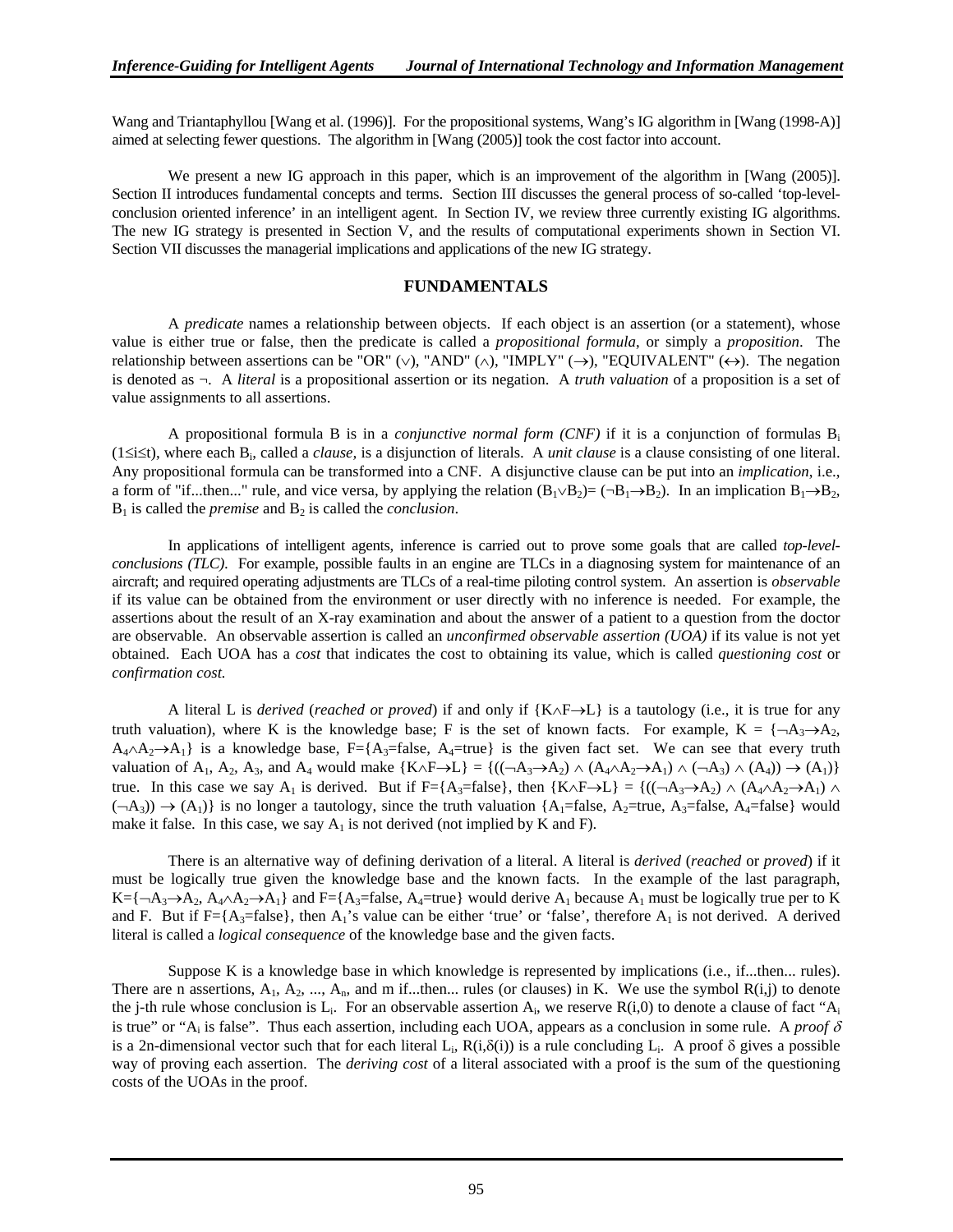If there is at most one positive literal in a disjunctive clause, then the clause is called a *Horn clause*. A Horn clause in form of implication is that a set of positive assertions implies one positive assertion. A conjunction of Horn clauses is called a *Horn system.*

We define an *unconfirmed observable assertion set (UOA-set)* of A<sub>i</sub> in a Horn system as a set of UOAs such that if all the UOAs were confirmed true, then  $A_i$  would be proved, but if any one were false, then  $A_i$  could not be concluded from the others in this set. A UOA-set thus is a minimal set of UOAs that could derive a TLC. An assertion  $A_i$  may have many UOA-sets associated with it. Each UOA-set of  $A_i$  corresponds to a proof  $\delta$  in such a way the UOA-set contains the UOAs in the proof  $\delta$ , and the proof  $\delta$  indicates how A<sub>i</sub> can be proved by the UOAset.

#### **TLC-ORIENTED INFERENCE**

*TLC-oriented inference* refers to the intellectual process that starts with some data and aims at deriving a TLC (top-level-conclusion). Note the difference between ordinary logical inference and TLC-oriented inference. Ordinary logical inference does not have a particular 'goal' during inference. It is just to derive, based on the given facts, as many logical consequences as possible. It stops when it cannot derive any more logical consequences. TLC-oriented inference, on the other hand, has TLCs as the 'goal'. It will continue as far as no TLC is derived. In the circumstance that ordinary logical inference has to stop due to failing to generate new logical consequences, TLC-oriented inference would seek more information from the environment to make logical inference continue. TLC-oriented inference has a lot of applications, particularly in the intelligent systems for problem diagnosing, troubleshooting, consulting, and real-time controlling.

TLC-oriented inference has a counterpart in human's problem-solving process whose goal is '*solving a problem*'. '*Data analysis*' is the first phase in the human's problem-solving process, which makes a thought on whether the problem can be solved with data currently on hand. If not, then the second phase, '*investigation*', must be carried out to find more information. Data analysis and investigation are carried out alternately until the problem is solved. The corresponding two phases in TLC-oriented inference are ordinary logical inference and inferenceguiding. Let K denote the knowledge base, F the set of known facts. The process of TLC-oriented inference is as follows:

#### **TLC-oriented Inference:**

 *Alternately run the two phases until a TLC is derived:* 

*Phase 1. Logical inference (inference).* 

*To see whether any TLC can be derived as a logical consequence of F and K. That is, whether K∧F→T where T is a TLC. If so, Stop, we are done, otherwise go to Phase 2.* 

*Phase 2. Inference-Guiding.* 

 *Pick up a UOA and obtain its value from some information source (such as the user, a sensor, or a meter). After getting its value, put the new fact into F and go to Phase 1.* 

The above TLC-oriented inference tells what to do. It does not tell how to do. Many algorithms have been developed for 'how' in either phase, as we reviewed in Section I. In this paper, we focus on 'how' to do Phase 2, inference-guiding.

The IG problem is an optimization problem by its nature since it seeks the missing data that would contribute to reaching a TLC fast and economically. On the other hand, the IG problem is computationally hard [Wang et al. (1990)], which means that there is no known efficient algorithm to identify the 'optimal' questions to ask. Given the hardness of the IG problem, we develop heuristic algorithms for IG, which pursue "good", instead of the "best", results in an efficient way.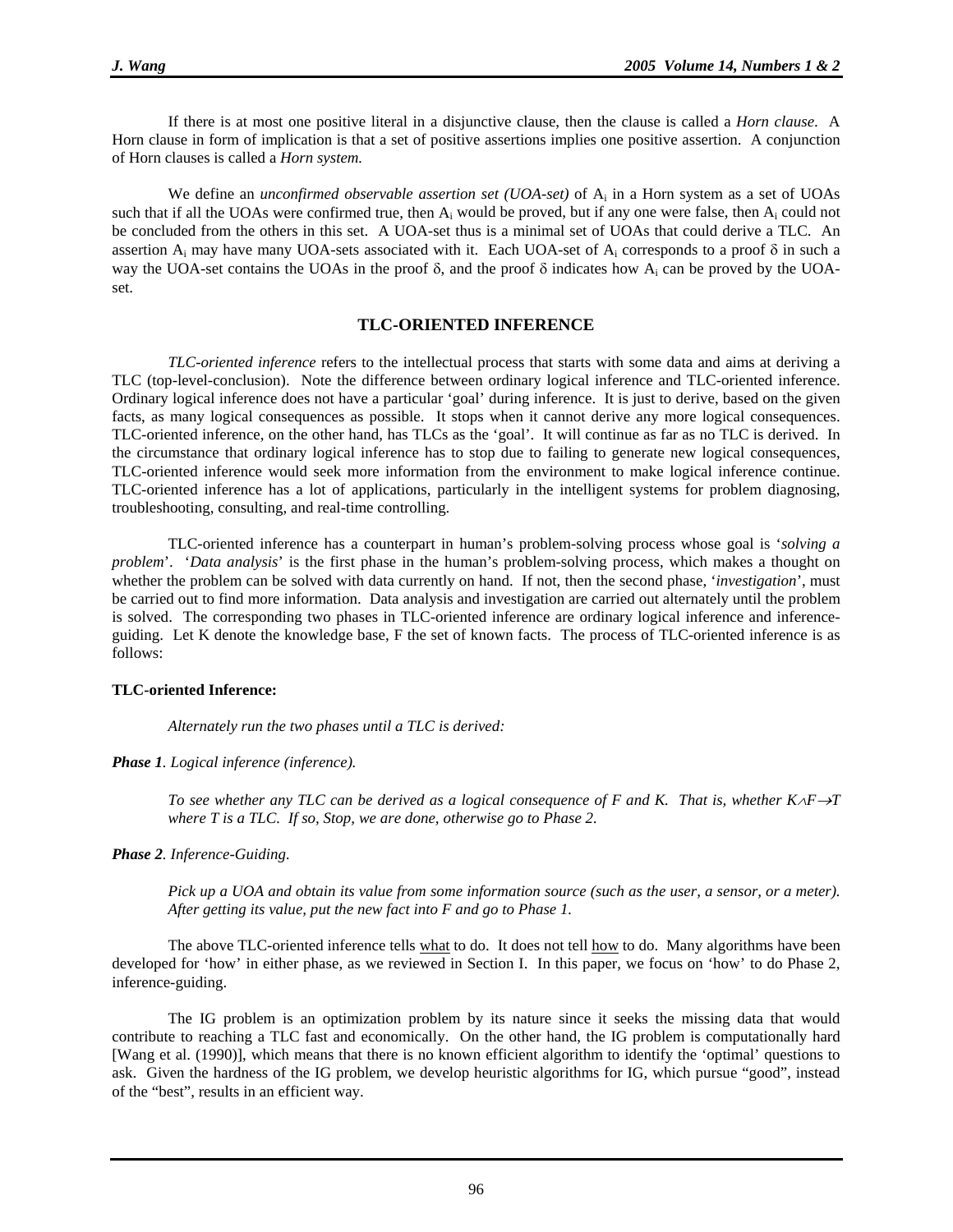#### **REVIEW OF THREE CURRENT IG STRATEGIES**

Inference-guiding is Phase 2 of the TLC-oriented inference process. Our goal is to develop more effective and efficient algorithms for inference-guiding. In this section, we review three currently existing IG strategies.

#### **Wild Randomness IG Strategy (WRS)**

 The *wild randomness IG strategy (WRS)* selects next question from the pool of current UOAs randomly. Let UPL denote the pool of UOAs. UPL initially contains all UOAs. The wild randomness IG method is as follows.

- *Step 1. Pick up a UOA, Pk for example, from UPL randomly;*
- **Step 2.** Obtain the value v of  $P_k$  from an information source, and put its value into the fact set F. *Let*  $UPL=UPL{\langle}P_k{\rangle}$ *.*

The main advantage of WRS is its simplicity. It just picks a UOA randomly. Its weakness is obvious, - it may select many irrelevant questions.

#### **Backward Chaining IG Strategy (BCS)**

 The *backward chaining IG strategy (BCS)* is widely used in the knowledge-based systems that apply backward chaining [Luger et al. (1989)] [Horowitz (1978)] as the logical inference algorithm. It starts with a TLC and takes it as a goal to pursue. It then looks at the rules that can be used to prove the goal. The premises of such a rule are then taken as subgoals to pursue. This process goes backward from a TLC, until a UOA is encountered, and that UOA is the question to be asked. This method is stated formally as following.

*Step 0: Place a TLC in a stack S.* 

*Step 1: Pop out a literal from the top of the stack S. If the literal is observable and its value is known, go to beginning of Step 1; If the literal is a UOA, go to Step 2; Otherwise, select a rule that can prove it and put the premise assertions of the rule into the stack S, go to beginning of Step 1.* 

*Step 2: Ask about the selected UOA, obtain its value, and put its value into the fact set F.* 

This strategy is better than the wild randomness IG strategy because it aims at a TLC all the time, which guarantees that all the questions are relevant to a possible TLC. However, it still involves randomness. A TLC is randomly selected in Step 0. And when a goal or subgoal can be proved by many rules, a rule is selected randomly. Moreover it does not consider total cost or total number of questions when selecting questions.

#### **Cost-Reducing IG Strategy (CRS)**

Let K be a propositional knowledge base which is composed of "if...then..." rules. Let  $K_{Horn}$  be the knowledge base, which is the same as K except that all the negation signs " $\neg$ " are removed. K<sub>Horn</sub> is a Horn clause system that is referred to as *the associated Horn system* of propositional knowledge base K. A set of UOAs is called a PH-UOA-set (pseudo-Horn-UOA-set) of K if it is a UOA-set in K<sub>Horn</sub>.

Identifying a good PH-UOA-set in Horn system  $K_{\text{Hom}}$  is easier than identifying a good UOA-set in propositional system K. To find a good PH-UOA-set of low cost, a heuristic labeling algorithm is used on  $K_{\text{Hom}}$ , which calculates the cost (more exactly, the upper bound of the cost) of reaching each goal and subgoal. After a low-cost PH-UOA-set that could reach a TLC is identified, questions are selected from the PH-UOA-set to ask, until: (a) an answer is obtained and it is not in favor of proving the TLC through the proof associated with the selected PH-UOA-set, and another PH-UOA-set has to be identified; or (b) all UOAs in that PH-UOA-set are asked, and answers are all in favor of proving the TLC through the proof associated with the PH-UOA-set, then the TLC is proved.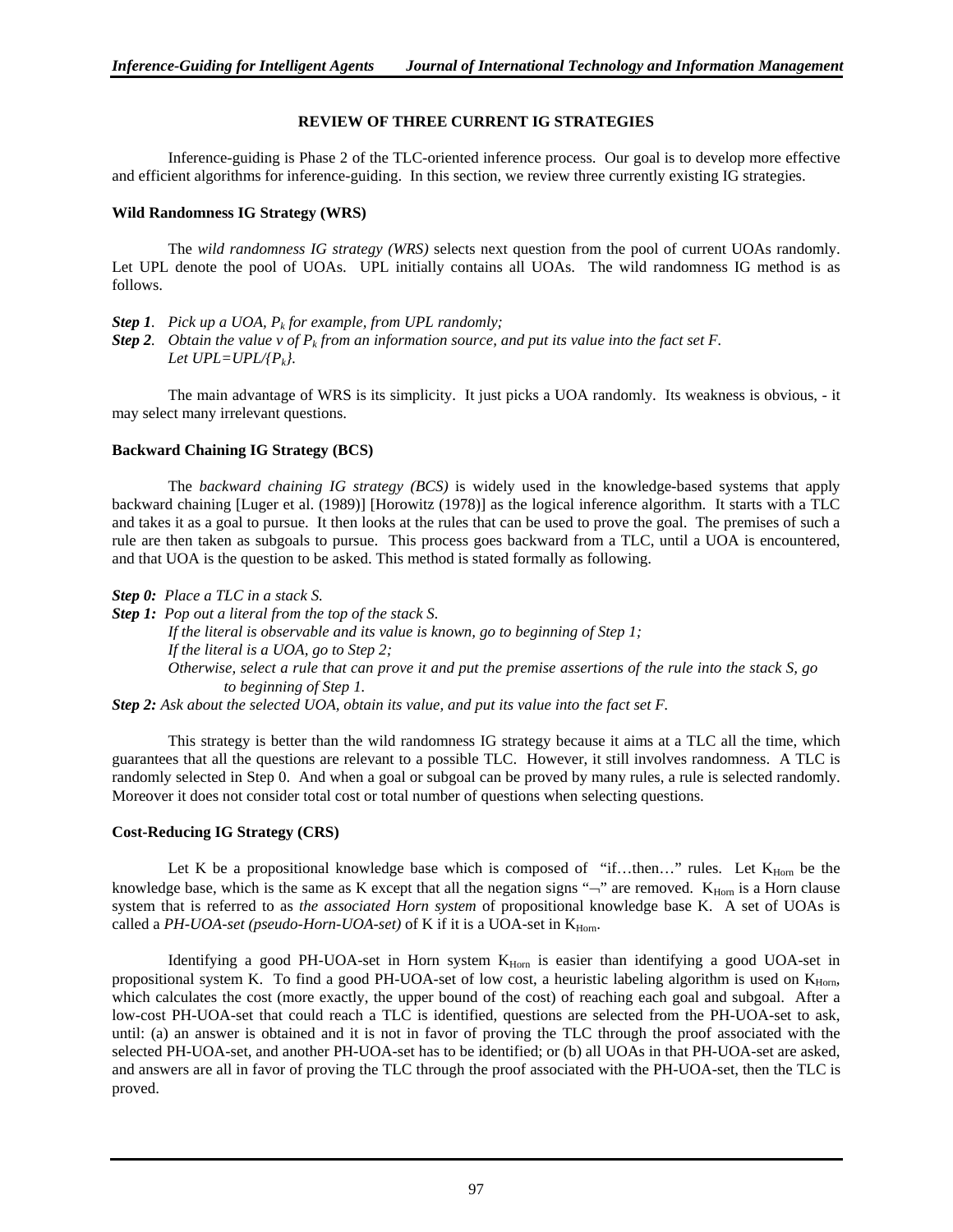The Cost-Reducing IG Strategy with PH-UOA-Set (CRS) is outlined as follows.

*Step 1. Convert the current propositional system K into K<sub>Horn</sub> by removing all the negation signs of assertions.* 

*Step 2. Identifying a PH-UOA-set U in K<sub>Horn</sub> by using the heuristic developed in [Wang (2005)].* 

**Step 3***. Select a UOA A<sub>k</sub> from the PH-UOA-set U; Get the value of A<sub>k</sub> from an information resource about the value of Ak; Put its value into the fact set F.* 

 The heuristic of identifying a PH-UOA-set in Step 2 is a labeling algorithm to find a good UOA-set in the Horn system. It labels each assertion with the smallest upper-bound-cost of obtaining its value in a forward process; then picks a TLC with the smallest label and identifies the corresponding UOA-set in a backward process.This IG strategy was put forward in [Wang (2005)]. The experiments showed that this IG strategy is substantially better than BCS and WRS.

#### **THE NEW IG STRATEGY (NewS)**

 Even though the strategy CRS performed significantly better than WRS and BCS, CRS contains two approximations in selecting a UOA-set. One is using the upper bound of the minimum cost of proving an assertion, which is represented by the label of an assertion, to approximate the minimum cost of proving the assertion. Another is using the associated Horn system, instead of the original propositional system. The two approximations make CRS pick up a UOA fast, though it may reduce the quality of the UOA-set.

The second approximation, using the associated Horn system, has a major weakness. The PH-UOA-set selected by CRS is not necessarily leading to a TLC. For example, we have a small propositional system with three clauses K={A<sub>2</sub>∧¬A<sub>3</sub>→A<sub>1</sub>, A<sub>3</sub>∧A<sub>4</sub>→A<sub>2</sub>, A<sub>4</sub>∧¬A<sub>5</sub>→¬A<sub>3</sub>} in which A<sub>1</sub> is TLC, A<sub>4</sub> and A<sub>5</sub> are UOAs. The value of TLC  $A<sub>1</sub>$  is not forced to be true or false, so it is not derived. The Horn system associated with the propositional system is  $K_{\text{Hom}} = \{A_2 \land A_3 \rightarrow A_1, A_3 \land A_4 \rightarrow A_2, A_4 \land A_5 \rightarrow A_3\}$ , by removing all negation signs. One can see that  $\{A_4, A_5\}$ is a PH-UOA-set in  $K_{Horn}$ . However, no matter what values  $A_4$  and  $A_5$  take, the TLC  $A_1$  is not forced to be either true or false in K. This weakness may mislead inference and cost more by asking irrelevant questions that lead to no TLCs. How often such misleading may happen depends on the specific knowledge bases.

The new IG strategy improves CRS by making sure that each UOA-set identified would be associated with a TLC. We define a *propagation-UOA-set* in a propositional system as a set of UOAs that can be identified by using backward chaining so that if these UOAs took certain values then a TLC would be proved, and the process of backward chaining takes an assertion and its negation as two different assertions. A propagation-UOA-set will always be associated with a TLC, since it is derived by using backward chaining directly on the original system. Another advantage of using the propagation-UOA-set is that it is computationally efficient to identify a good propagation-UOA-set.

The new IG strategy is to select a low-cost propagation-UOA-set and pick up a UOA from the set to ask. We use a labeling algorithm, which is an extension of the labeling algorithm for the Horn system, to identify a small propagation-UOA-set.

 The following is the procedure of the new IG algorithm, NewS. Let K denote the knowledge base that is in form of "if...then..." rules,  $D(i)$  the index set of rules that have literal  $L_i$  as the conclusion,  $I(i,d)$  the index set of the premises of rule  $R(i,d)$ , Cost(i) the questioning cost of UOA  $A_i$ . Note that here we are dealing with literals rather than assertions since we take an assertion and its negation separately. There are n assertions in the knowledge base K, therefore there are 2n literals such that  $L_i = A_i, L_{n+i} = -A_i$ , for  $i = 1, 2, \ldots, n$ .

#### **The New IG Strategy with Propagation-UOA-Set (NewS).**

*BEGIN {Main} ;* 

*Step 1. Identifying a propagation-UOA-set of K: Label the unconfirmed literals and rules by using the procedure LABELING, taking an assertion and its negation separately;*  Select a potential TLC A<sub>c</sub> that has the smallest label;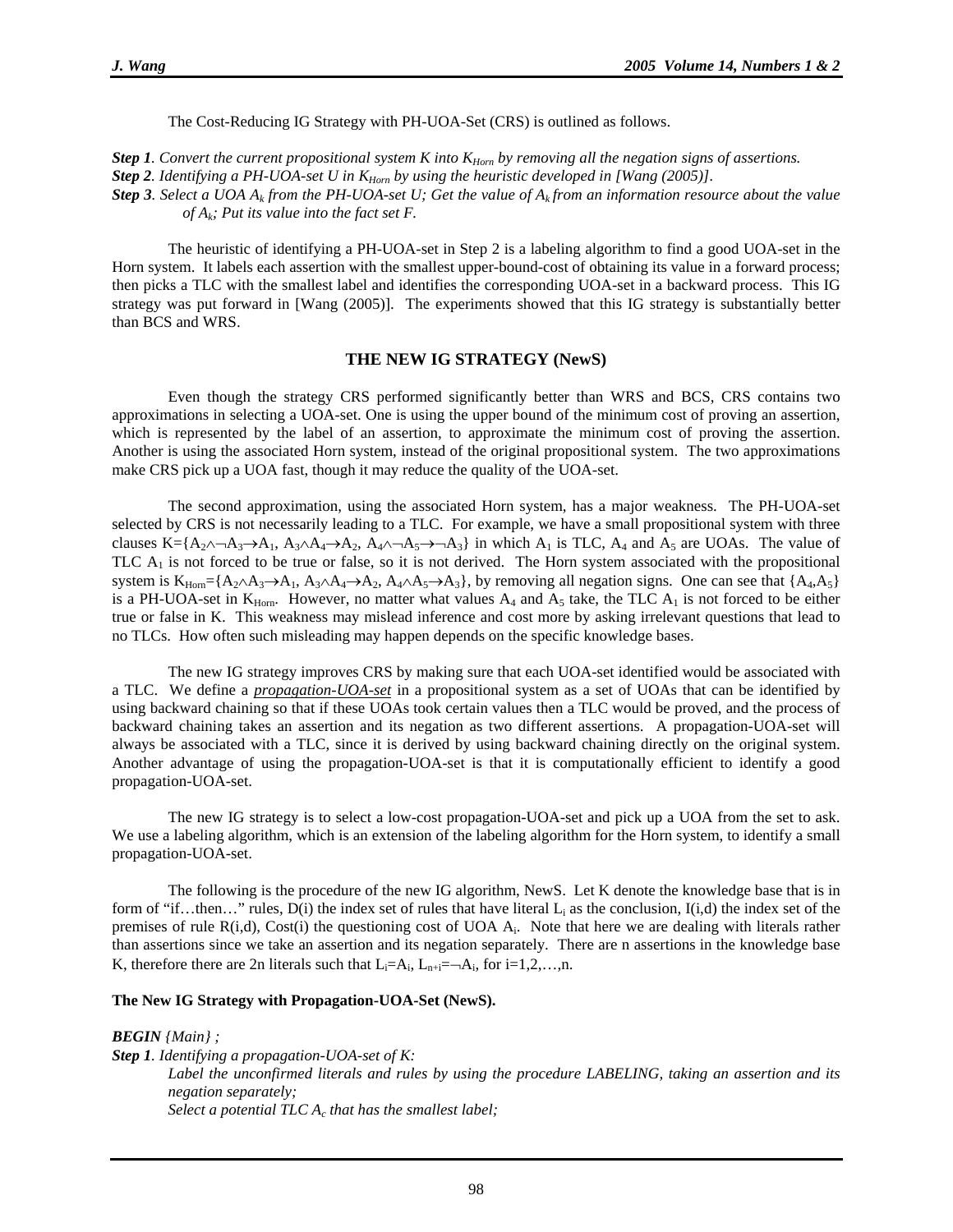*Trace back from Ac and find the propagation-UOA-set, say U, which is associated with smallest label; Step 2. Asking Question:* 

*Select a question*  $A_k$  to ask from the propagation-UOA-set U; Get the value of  $A_k$  from an information resource.

*END {Main} ;* 

*Procedure LABELING ;*

*BEGIN { LABELING } ;* 

*Step 1: Label each UOA Ai as Ci=Cost(i).* 

*Step 2: Alternately use procedure PROPAGATE and procedure ASSIGN to label the literals and clauses until no new labels are applied in either subroutine.* 

## *END { LABELING } ;*

## *Procedure PROPAGATE ;*

*BEGIN { PROPAGATE } ;* 

 *While there is an unlabeled element t: If the element t is a rule R(i,d) and all its premises are labeled, then label rule R(i,d) as:* 

$$
C_{i,d} = \sum_{j \in I(i,d)} C_j
$$

If the element t is a literal  $L_i$  and all the rules with  $L_i$  as the conclusion are labeled, then label literal  $L_i$  as:

$$
C_i = C_{i,\delta(i)}
$$

*where*  $\delta(i) \in D(i)$  *is such that* 

$$
C_{i,\delta^{(i)}} = MIN_{d \in D(i)}^{\{C_{i,d}\}}.
$$

*END { PROPAGATE } ;* 

#### *Procedure ASSIGN ;*

*BEGIN { ASSIGN } ;* 

 *Among all labeled rules whose conclusions are not labeled, choose the one, say (k,d\*), with the smallest label. That is:* 

$$
C_{k,d^*} = MIN_{R(i,d) \text{ labeled and } A_i \text{ unlabeled}}
$$
<sup>{C\_{i,d}}.</sup>

Let:  $C_k = C_{k,d^*}$ *END { ASSIGN } .* 

The characteristics of the new IG strategy NewS include the follows:

(a) The calculations of the labels are in the original propositional system, rather than the associated Horn system, so that the selected UOA is guaranteed to be relevant to a TLC.

(b) It takes an assertion and its negation as two different assertions in inference-guiding to make sure that the propagation-UOA-set identified is associated with a TLC. For example, in a small database K={A<sub>4</sub>∧→A<sub>2</sub>,  $A_3\rightarrow A_2$ ,  $A_2\rightarrow A_1$ } with  $A_1$  as the TLC,  $A_4$  and  $A_3$  as UOAs, the propagation-UOA-set identified by NewS is {A<sub>4</sub>}, which is associated with TLC  $A_1$ . But if we did not differentiate an assertion from its negation, then we would have two propagation-UOA-set,  ${A_4}$  and  ${A_3}$ , in which  ${A_3}$  would not be associated with TLC A<sub>1</sub> at all. However, in logical inference, an assertion and its negation must not be taken as two independent assertions, since they are closely related semantically: If A is known to be true then  $\neg A$  must be false, and vice versa.

(c) It uses the upper bound of the cost of deriving the value of an assertion as the criterion of labeling the assertion. That is, each assertion's label is the minimum of the upper bounds of the total costs to derive the assertion's value. The reason of doing so is to make the algorithm efficient in identifying a propagation-UOA-set.

(d) It allows the knowledge base to have cycles. It is not uncommon for a knowledge base to have cycles. A robust algorithm should be able to work on knowledge bases with cycles. In this IG strategy, cycles are dealt with in the sub-routine ASSIGN.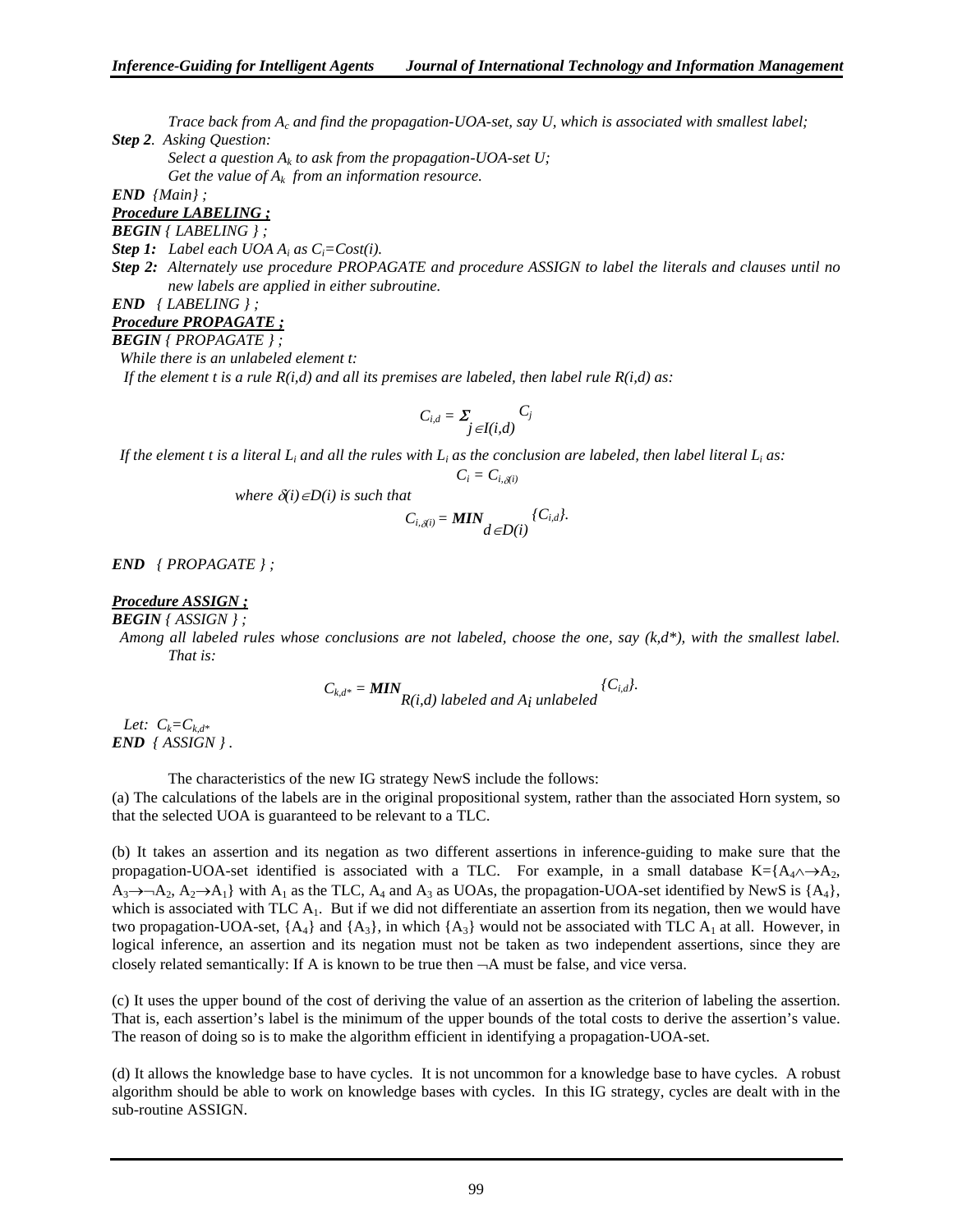(e) The computational complexity of the algorithm is log-linear to the size of the knowledge base in terms of the number of assertions [Wang et al. (1990)].

However, the propagation-UOA-set has its weaknesses. In a propositional system, not all UOA-sets are propagation-UOA-sets. In other words, not all UOA-sets can be found by backward chaining propagation. For example,  $\{\neg A_4 \land A_6 \rightarrow A_3, \neg A_5 \land A_1, A_4 \land \neg A_6 \rightarrow A_1, A_3 \land \neg A_5 \rightarrow A_1\}$  is a small knowledge base in which  $A_1$  is TLC,  $A_4$ ,  $A_5$  and  $A_6$  are UOAs. There are two propagation-UOA-sets,  $\{A_4, A_6\}$  and  $\{A_4, A_5, A_6\}$ , which can be identified by backward propagation.  $\{A_5\}$  is not a propagation-UOA-set. But  $\{A_5\}$  is a UOA-set, since if  $A_5$ 's value is "false", then TLC  $A_1$  must be 'true' (i.e.,  $A_1$  is derived) no matter the values of  $A_4$  and  $A_6$ .

Moreover, a propagation-UOA-set does not guarantee to be a 'minimal' set of UOAs that could derive a TLC. In the above example,  $\{A_4, A_5, A_6\}$  is a propagation-UOA-set, but it is not a minimal set of UOAs for deriving TLC A<sub>1</sub> since just A<sub>5</sub> itself is sufficient to derive TLC A<sub>1</sub>, if A<sub>5</sub>="false", without using A<sub>4</sub> and A<sub>6</sub>.

 Despite the weaknesses of the propagation-UOA-set, we expect NewS to be more effective than CRS because NewS eliminates the waste of picking up a UOA-set that does not lead to any TLC in any cases. We need computational experiments to verify this hypothesis and to quantify the improvements.

#### **COMPUTATIONAL EXPERIMENTS**

 We have carried out computational experiments to test the new IG strategy NewS by comparing it with the three existing ones reviewed in Section IV. In the experiments, inference scenarios were generated randomly. We used the Jeroslow-Wang (JW) algorithm [Jeroslow et al. (1990)] with modification [Wang (2003)] for logical inference. The experiments were run on Gateway 2000 personal compute Pentium 350. Programs were written in Borland  $C^{++}$  4.5.

 We created knowledge bases of "if…then…" clauses randomly with parameters including number of clauses, number of propositional assertions, length of a clause, number of UOAs, and number of TLCs. The sign of an assertion (i.e., whether it is a negation) was determined randomly with half-by-half chance. The questioning cost of a UOA was determined randomly with 90% chance in the range of [1, 100], and 10% chance in the range of [1001, 2000]. The purpose to put the cost structure in this way was to test whether an IG strategy could be intelligent enough so that the high cost UOAs were avoided unless they had to be used for inference-guiding.

 Table 1 shows the experiment results on 200 randomly generated knowledge bases that are clustered into twenty groups. Each group contains ten knowledge bases of same values of parameters in number of clauses, number of assertions, length of a clause, number of UOAs, and levels of rules. The strategies are compared upon number of questions asked (*Questions*), total questioning cost of deriving a TLC (*TCost*), average cost per UOA questioned (*Cost/Que*), CPU time for logical inference (*InfTime*) which is for Phase 1 of the TLC-oriented process, and CPU time for inference-guiding (*IGTime*) which is for Phase 2 of the TLC-oriented process. In the table, *WRS* stands for the wild randomness IG strategy, *BCS* for the backward chaining IG strategy, *CRS* for cost-reducing IG Strategy, and *NewS* for the new IG strategy with propagation-UOA-set. The five columns on the left provide the knowledge base parameters, where *n* stands for number of clauses, *m* for number of assertions, *len* for the maximum number of assertions in a clause (i.e., length of a clause), *UOAs* for number of UOAs, *TLCs* for number of toplevel-conclusions. The sixth column, *KBs*, gives number of knowledge bases tested in a group.

#### **Table 1: Experiment Results on Four IG Strategies.**

 *n*=number of clauses, *m*=number of assertions, *len*=max length of a clause *UOAs*=number of UOAs, *TLCs*=number TLCs *KBs*=number of knowledge bases with the parameters on the left.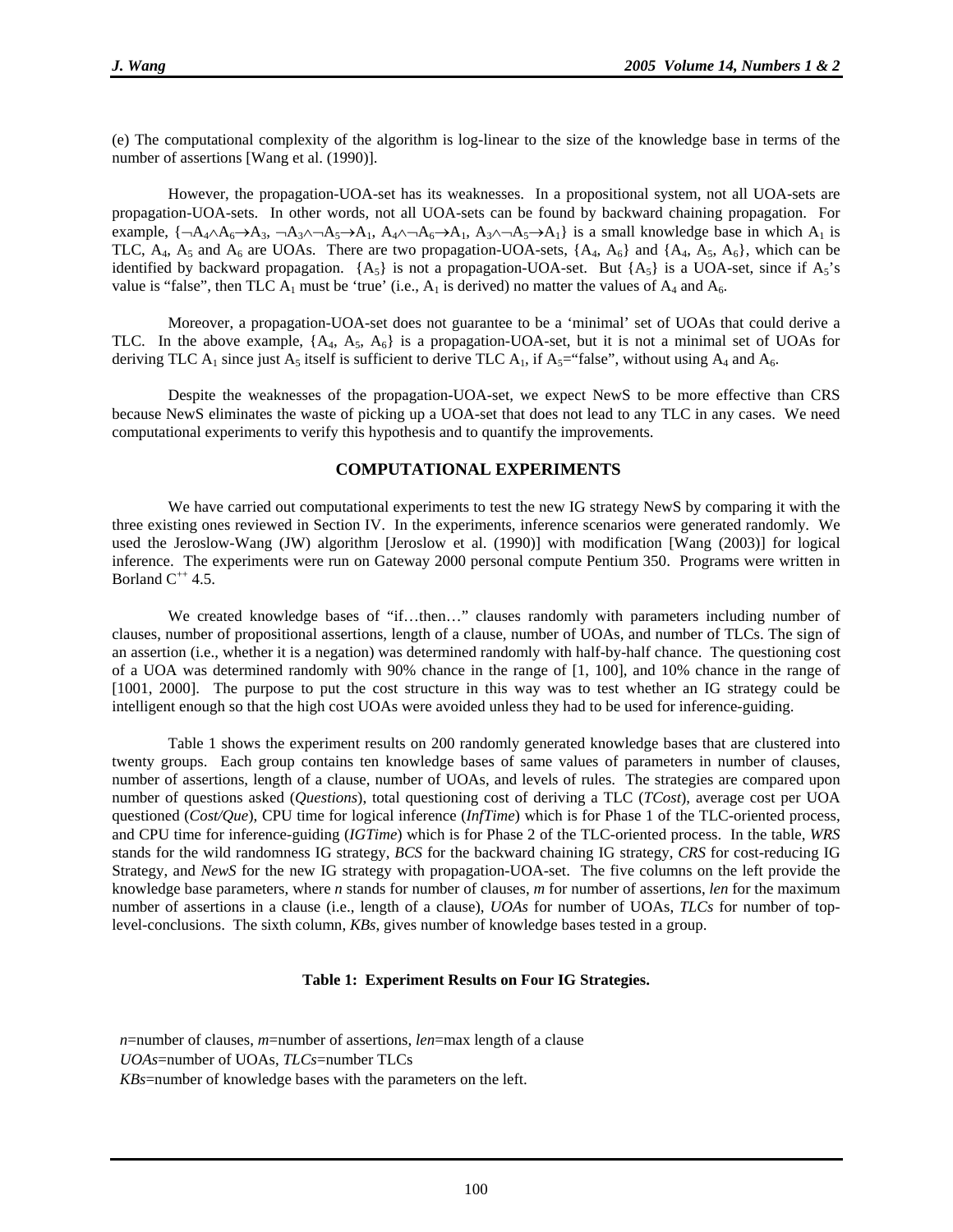| $\mathbf n$ | $\mathbf{m}$ | len            |     | <b>UOAs TLCs</b> | <b>KBs</b> |               | <b>WRS</b> | <b>BCS</b> | <b>CRS</b> | <b>NewS</b> |
|-------------|--------------|----------------|-----|------------------|------------|---------------|------------|------------|------------|-------------|
| 100         | 100          | 3              | 50  | 5                | 10         | Questions     | 23.3       | 14.8       | 10.5       | 9.2         |
|             |              |                |     |                  |            | <b>TCost</b>  | 5934.05    | 2848       | 741.05     | 479.25      |
|             |              |                |     |                  |            | Cost/Que      | 254.68     | 192.43     | 70.58      | 52.09       |
|             |              |                |     |                  |            | InfTime       | 2.315      | 1.523      | 1.105      | 0.978       |
|             |              |                |     |                  |            | <b>IGTime</b> | 0.035      | 0.078      | 0.073      | 0.077       |
| 100         | 100          | $\overline{4}$ | 50  | 5                | 10         | Questions     | 28         | 15.2       | 12.4       | 10.2        |
|             |              |                |     |                  |            | <b>TCost</b>  | 5035.85    | 3736.3     | 841.1      | 778.9       |
|             |              |                |     |                  |            | Cost/Que      | 179.85     | 245.81     | 67.83      | 76.36       |
|             |              |                |     |                  |            | InfTime       | 2.877      | 1.636      | 1.317      | 1.096       |
|             |              |                |     |                  |            | <b>IGTime</b> | 0.033      | 0.075      | 0.077      | 0.09        |
| 100         | 100          | 3              | 40  | 5                | 10         | Questions     | 30         | 16.5       | 14.5       | 11.2        |
|             |              |                |     |                  |            | <b>TCost</b>  | 6104.75    | 3774.9     | 1521.75    | 1405.9      |
|             |              |                |     |                  |            | Cost/Que      | 203.49     | 228.78     | 104.95     | 125.53      |
|             |              |                |     |                  |            | InfTime       | 2.98       | 1.693      | 1.522      | 1.179       |
|             |              |                |     |                  |            | <b>IGTime</b> | 0.028      | 0.076      | 0.085      | 0.102       |
| 200         | 200          | 3              | 100 | 10               | 10         | Questions     | 51.6       | 22.2       | 7.6        | 6           |
|             |              |                |     |                  |            | <b>TCost</b>  | 10353.4    | 4211.4     | 195.3      | 159.3       |
|             |              |                |     |                  |            | Cost/Que      | 200.65     | 189.70     | 25.70      | 26.55       |
|             |              |                |     |                  |            | InfTime       | 13.693     | 6.403      | 2.261      | 1.826       |
|             |              |                |     |                  |            | <b>IGTime</b> | 0.135      | 0.286      | 0.123      | 0.15        |
| 300         | 300          | 3              | 150 | 15               | 10         | Questions     | 68.8       | 27.8       | 15.4       | 12.1        |
|             |              |                |     |                  |            | <b>TCost</b>  | 12997.6    | 4724.6     | 307.3      | 247.7       |
|             |              |                |     |                  |            | Cost/Que      | 188.92     | 169.95     | 19.95      | 20.47       |
|             |              |                |     |                  |            | InfTime       | 35.825     | 16.029     | 9.337      | 7.436       |
|             |              |                |     |                  |            | IGTime        | 0.231      | 0.675      | 0.456      | 0.6         |
| 500         | 500          | 3              | 250 | 25               | 10         | Questions     | 84.9       | 25.1       | 12.4       | 10          |
|             |              |                |     |                  |            | <b>TCost</b>  | 17647.4    | 4421.6     | 206.2      | 173.9       |
|             |              |                |     |                  |            | Cost/Que      | 207.86     | 176.16     | 16.63      | 17.39       |
|             |              |                |     |                  |            | InfTime       | 124.271    | 40.792     | 21.142     | 17.403      |
|             |              |                |     |                  |            | IGTime        | 0.508      | 1.46       | 0.86       | 1.25        |
| 800         | 800          | 3              | 400 | 20               | 10         | Questions     | 111.6      | 22.2       | 11.2       | 10.8        |
|             |              |                |     |                  |            | <b>TCost</b>  | 21997.2    | 3723.9     | 169.5      | 158.2       |
|             |              |                |     |                  |            | Cost/Que      | 197.11     | 167.74     | 15.13      | 14.65       |
|             |              |                |     |                  |            | InfTime       | 226.052    | 51.298     | 26.366     | 25.424      |
|             |              |                |     |                  |            | <b>IGTime</b> | 1.285      | 3.13       | 1.651      | 3.007       |
| $00\,$      | 200          | $\overline{4}$ | 100 | 10               | 10         | Questions     | 61.6       | 13.3       | 9.4        | 8           |
|             |              |                |     |                  |            | <b>TCost</b>  | 11382.4    | 2517.3     | 234.4      | 214.7       |
|             |              |                |     |                  |            | Cost/Que      | 184.78     | 189.27     | 24.94      | 26.84       |
|             |              |                |     |                  |            | InfTime       | 16.687     | 4.204      | 3.051      | 2.612       |
|             |              |                |     |                  |            | <b>IGTime</b> | 0.149      | 0.188      | 0.167      | 0.229       |
| 500         | 350          | 3              | 175 | 9                | 10         | Questions     | 66.6       | 19.4       | 14.1       | 10.1        |
|             |              |                |     |                  |            | <b>TCost</b>  | 13718.5    | 4161.9     | 289.5      | 190.8       |
|             |              |                |     |                  |            | Cost/Que      | 205.98     | 214.53     | 20.53      | 18.89       |
|             |              |                |     |                  |            | InfTime       | 30.731     | 10.067     | 7.35       | 5.425       |
|             |              |                |     |                  |            | <b>IGTime</b> | 0.387      | 0.751      | 0.674      | 0.857       |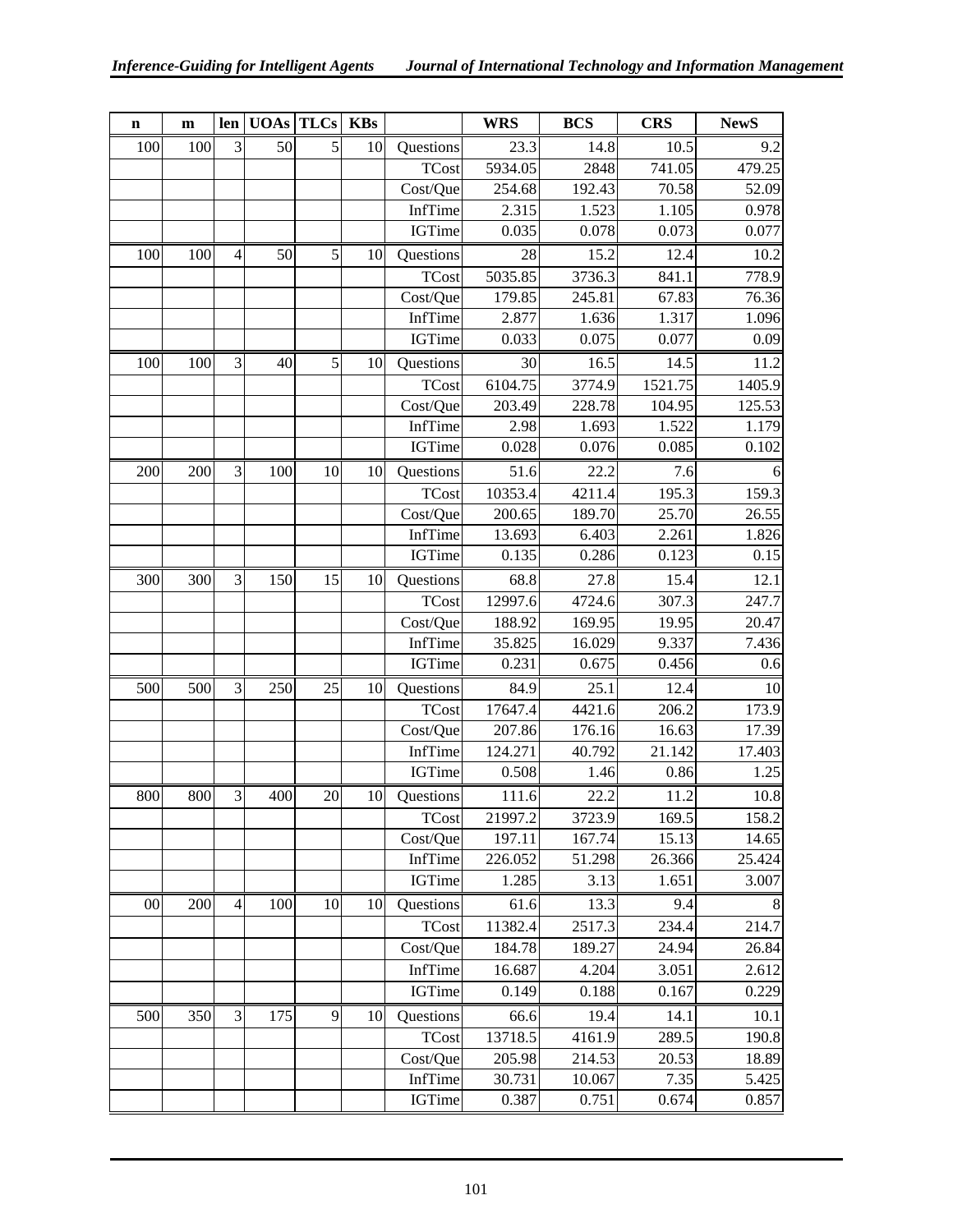| n   | m   |               | len   UOAs   TLCs   KBs |    |    |               | <b>WRS</b> | <b>BCS</b> | <b>CRS</b> | <b>NewS</b> |
|-----|-----|---------------|-------------------------|----|----|---------------|------------|------------|------------|-------------|
|     |     |               |                         |    |    | <b>TCost</b>  | 6120.1     | 3634.1     | 261.9      | 243.3       |
|     |     |               |                         |    |    | Cost/Que      | 168.13     | 200.78     | 25.93      | 26.16       |
|     |     |               |                         |    |    | InfTime       | 9.978      | 5.142      | 3.039      | 2.845       |
|     |     |               |                         |    |    | <b>IGTime</b> | 0.122      | 0.305      | 0.22       | 0.325       |
| 600 | 400 | 3             | 200                     | 15 | 10 | Questions     | 55.2       | 20.1       | 12.1       | 9.3         |
|     |     |               |                         |    |    | <b>TCost</b>  | 10912.5    | 3014.4     | 196.7      | 148.8       |
|     |     |               |                         |    |    | Cost/Que      | 197.69     | 149.97     | 16.26      | 16.00       |
|     |     |               |                         |    |    | InfTime       | 51.287     | 19.891     | 12.448     | 9.791       |
|     |     |               |                         |    |    | <b>IGTime</b> | 0.44       | 0.968      | 0.758      | 1.066       |
| 500 | 300 | 3             | 150                     | 10 | 10 | Questions     | 42.4       | 21.1       | 9.7        | 7.3         |
|     |     |               |                         |    |    | <b>TCost</b>  | 7868.6     | 3845.8     | 139.3      | 121.2       |
|     |     |               |                         |    |    | Cost/Que      | 185.58     | 182.27     | 14.36      | 16.60       |
|     |     |               |                         |    |    | InfTime       | 22.05      | 11.375     | 5.616      | 4.305       |
|     |     |               |                         |    |    | <b>IGTime</b> | 0.288      | 0.705      | 0.446      | 0.567       |
| 600 | 400 | 3             | 200                     | 11 | 10 | Questions     | 50.1       | 18.3       | 9.9        | 6.6         |
|     |     |               |                         |    |    | <b>TCost</b>  | 9612.3     | 3508.5     | 175.1      | 115.2       |
|     |     |               |                         |    |    | Cost/Que      | 191.86     | 191.72     | 17.69      | 17.45       |
|     |     |               |                         |    |    | InfTime       | 34.745     | 13.744     | 7.705      | 5.159       |
|     |     |               |                         |    |    | <b>IGTime</b> | 0.427      | 0.917      | 0.637      | 0.768       |
| 600 | 300 | 3             | 150                     | 9  | 10 | Questions     | 48.8       | 15.7       | 11.3       | 8.2         |
|     |     |               |                         |    |    | <b>TCost</b>  | 8616.1     | 2479.3     | 170.5      | 128.7       |
|     |     |               |                         |    |    | Cost/Que      | 176.56     | 157.92     | 15.09      | 15.70       |
|     |     |               |                         |    |    | InfTime       | 25.736     | 9.275      | 6.944      | 5.178       |
|     |     |               |                         |    |    | <b>IGTime</b> | 0.369      | 0.575      | 0.572      | 0.732       |
| 600 | 300 | 4             | 150                     | 9  | 10 | Questions     | 57.7       | 25.4       | 13.4       | 11.2        |
|     |     |               |                         |    |    | <b>TCost</b>  | 12237.05   | 4956.1     | 315        | 301.9       |
|     |     |               |                         |    |    | Cost/Que      | 212.08     | 195.12     | 23.51      | 26.96       |
|     |     |               |                         |    |    | InfTime       | 32.647     | 16.572     | 9.182      | 7.843       |
|     |     |               |                         |    |    | <b>IGTime</b> | 0.452      | 1.008      | 0.696      | 0.987       |
| 400 | 200 | 5             | 100                     | 6  | 10 | Questions     | 53.7       | 26.1       | 9.4        | 7.2         |
|     |     |               |                         |    |    | <b>TCost</b>  | 10200.9    | 4759.1     | 248.6      | 198.1       |
|     |     |               |                         |    |    | Cost/Que      | 189.96     | 182.34     | 26.45      | 27.51       |
|     |     |               |                         |    |    | InfTime       | 16.505     | 9.437      | 4.7        | 3.808       |
|     |     |               |                         |    |    | <b>IGTime</b> | 0.271      | 0.615      | 0.334      | 0.384       |
| 500 | 250 | $\mathfrak s$ | 125                     | 7  | 10 | Questions     | 63.6       | 31.9       | 23.1       | 19.2        |
|     |     |               |                         |    |    | <b>TCost</b>  | 14399.2    | 7130.1     | 1270.2     | 943.2       |
|     |     |               |                         |    |    | Cost/Que      | 226.40     | 223.51     | 54.99      | 49.13       |
|     |     |               |                         |    |    | InfTime       | 26.397     | 15.889     | 11.488     | 10.475      |
|     |     |               |                         |    |    | <b>IGTime</b> | 0.393      | 0.988      | 0.82       | 1.131       |
| 600 | 300 | 5             | 150                     | 9  | 10 | Questions     | 68.8       | 32.1       | 13.2       | 11.5        |
|     |     |               |                         |    |    | <b>TCost</b>  | 15572.1    | 6974.4     | 351.7      | 338.3       |
|     |     |               |                         |    |    | Cost/Que      | 226.34     | 217.27     | 26.64      | 29.42       |
|     |     |               |                         |    |    | InfTime       | 42.792     | 23.26      | 11.346     | 10.498      |
|     |     |               |                         |    |    | <b>IGTime</b> | 0.543      | 1.321      | 0.762      | 1.079       |
|     |     |               |                         |    |    |               |            |            |            |             |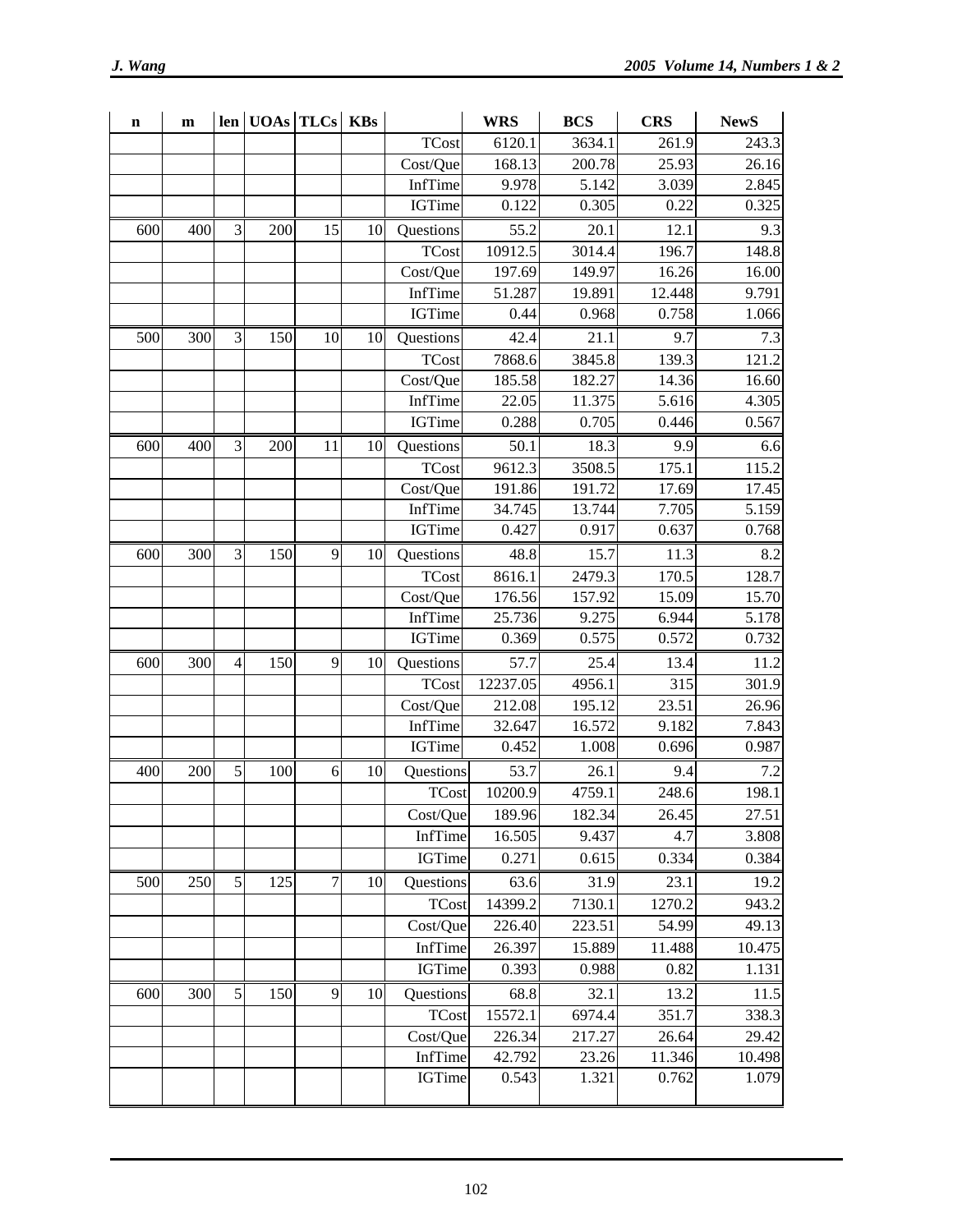| $\mathbf n$ | m                                                  | len | UOAs TLCs KBs |    |    |               | <b>WRS</b> | <b>BCS</b> | <b>CRS</b> | <b>NewS</b> |
|-------------|----------------------------------------------------|-----|---------------|----|----|---------------|------------|------------|------------|-------------|
| 600         | 300                                                | 5   | 200           | 10 | 10 | Questions     | 69.5       | 34.8       | 12.1       | 10.3        |
|             |                                                    |     |               |    |    | <b>TCost</b>  | 15181.6    | 7822.6     | 327.4      | 298.2       |
|             |                                                    |     |               |    |    | Cost/Que      | 218.44     | 224.79     | 27.06      | 28.95       |
|             |                                                    |     |               |    |    | InfTime       | 43.279     | 25.368     | 11.096     | 10.312      |
|             |                                                    |     |               |    |    | <b>IGTime</b> | 0.528      | 1.408      | 0.695      | 1.006       |
| 800         | 400                                                | 5   | 200           | 10 | 10 | Questions     | 86.3       | 51.1       | 10.3       | 9.4         |
|             |                                                    |     |               |    |    | <b>TCost</b>  | 16223.7    | 8459       | 260.9      | 239         |
|             |                                                    |     |               |    |    | Cost/Que      | 187.99     | 165.54     | 25.33      | 25.43       |
|             |                                                    |     |               |    |    | InfTime       | 74.854     | 50.687     | 13.081     | 12.224      |
|             |                                                    |     |               |    |    | <b>IGTime</b> | 0.959      | 3.157      | 0.9        | 1.433       |
|             | Avg. Questions (UOAs asked to reach a TLC)         |     |               |    |    |               | 57.9       | 23.6       | 12.1       | 9.9         |
|             | Avg. TCost (total questioning cost to reach a TLC) |     |               |    |    |               |            | 4535.17    | 411.17     | 344.23      |
|             | Avg. Cost/Que (cost per UOA asked)                 |     |               |    |    |               |            | 192.49     | 33.97      | 34.93       |
|             | Avg. InfTime (inference time to reach a $TLC$ )    |     |               |    |    |               |            | 16.714     | 8.505      | 7.291       |
|             | Avg. IGTime (IG time to reach a TLC)               |     |               |    |    |               |            | 0.934      | 0.550      | 0.792       |

We summarize our observations and analyses of the experiment results as follows:

(1) CRS vs. NewS:

The average total questioning cost to reach a TLC was 344.23 for NewS, compared to 411.17 for CRS. NewS asked 9.9 questions on average to reach a TLC, while CRS asked 12.1. But the two strategies had similar costs per UOA asked (Cost/Que). That implies that the power of saving cost by NewS, comparing to CRS, resides in selecting more relevant UOAs to ask, rather than lower-cost UOAs.

 CRS and NewS had similar capacities of selecting low-cost UOAs. But NewS was better in selecting fewer and more relevant questions, which made its total cost of deriving a TLC (TCost) lower. That verifies our hypothesis that replacing the PH-UOA-set by the propagation-UOA-set can reduce the wastes by asking fewer questions.

(2) BCS and WRS vs. NewS:

 (2.a) BCS and WRS asked much more questions. To reach a TLC, BCS asked 23.6, WRS asked 57.9, while NewS asked only 9.9 questions;

 (2.b) BCS and WRS cost much more to reach a TLC. To reach a TLC, it cost BCS 4,535.17, WRS 11,605.77, and NewS only 344.23.

 Comparing to BCS and WRS, NewS was able to not only choose fewer UOAs, but also avoid high cost questions and pick up lower cost questions.

(3) In the experiments, 90% of UOAs cost 1-100 (with average at 50), 10% of UOAs cost 1,001-2,000 (with average at 1,500), uniformly distributed in each range. So, the overall expected cost per question was 1,500\*10%+50\*90%=195.

 Look at the average Cost/Que (cost per UOA asked) for each strategy: WRS: 200.29; BCS: 192.49; CRS: 33.97; NewS: 34.93.

 (3.a) WRS and BCS were running around the overall expected cost, 195, per question. That was because neither strategy considers the cost in the process of picking up a question.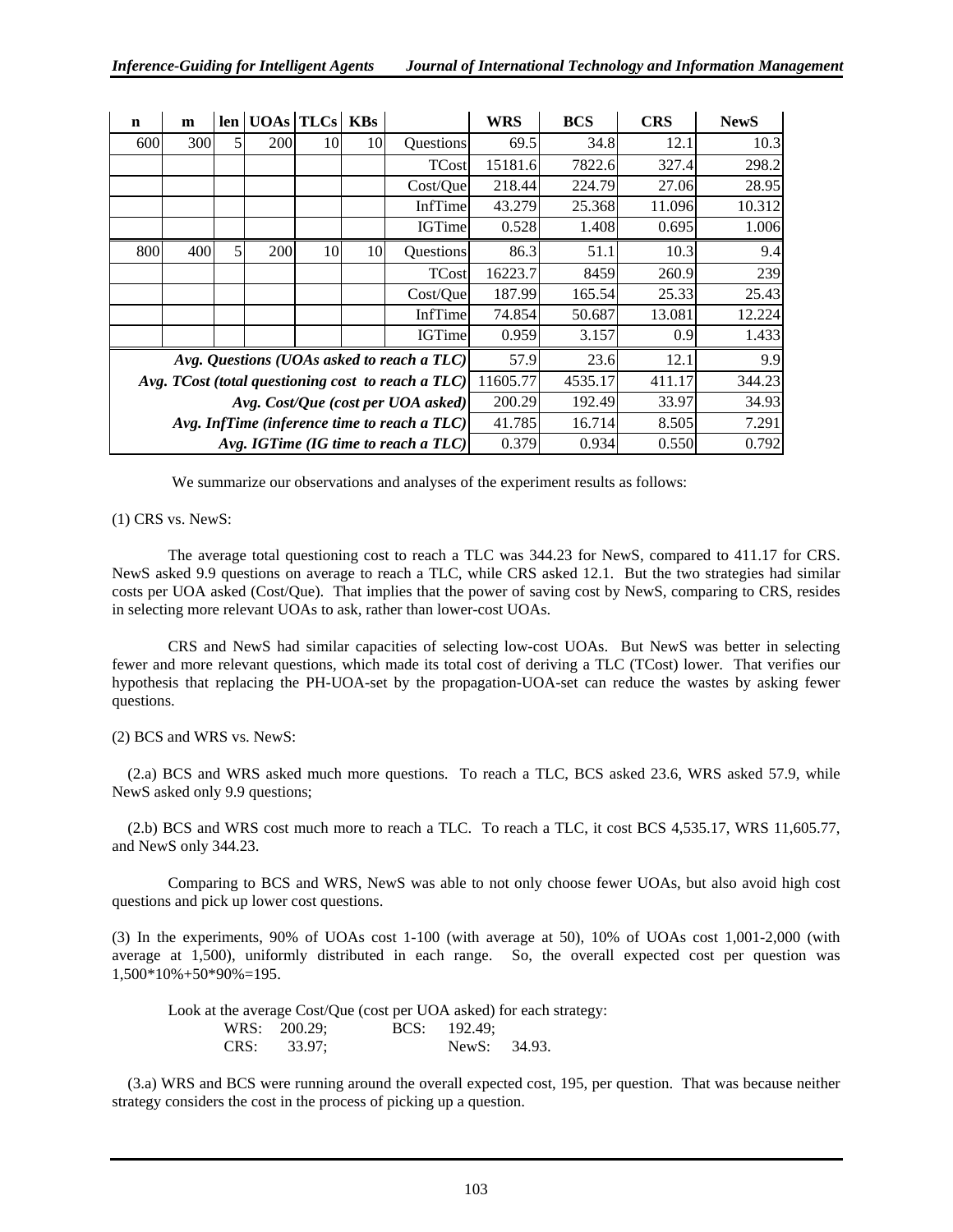(3.b) CRS and NewS were running at the average cost per question significantly lower than 195, and even lower than 50 that is the expected questioning cost for the group of 90% low-cost questions. That was because both strategies not only managed to avoid the 10% high-cost questions, but also were able to select the lower-cost questions within the group of 90% low-cost questions.

#### (4) BCS vs. WRS

 Although both WRS and BCS are strategies of randomness, WRS cost much more to reach a TLC than BCS (11,605.77 vs 4,535.17). That was because WRS did not use the concept of UOA-set at all, whereas BCS selected questions from an 'implicit' UOA-set, so that WRS asked more questions (57.9) than BCS (23.6), though the cost per question of WRS was similar to that of BCS.

There was no explicit procedure in the BCS strategy to select a UOA-set, but BCS did identify a UOA-set implicitly before picking up a UOA, since a UOA identified by the backward chaining procedure in BCS must be in some UOA-set. However, such a UOA-set was pick up in BCS randomly. In this sense, BCS could be named as 'random UOA-set IG strategy'.

#### (5) CPU time:

 The *total CPU time* to reach a TLC on average is the sum of average logical inference time and average inference-guiding time, i.e., total CPU time  $= (avg. Inffime) + (avg. IGTime)$ . For each of the four strategies, the total CPU time was:

| WRS: $42.164$ seconds; | $BCS: 17.648$ seconds; |
|------------------------|------------------------|
| $CRS: 9.055$ seconds;  | NewS: $8.083$ seconds. |

CRS and NewS used substantially less time overall to reach a TLC. The main reason was the number of questions. All the four strategies used a same inference procedure – JW algorithm. The difference of total inference times (InfTime) among the four strategies, therefore, reflected the difference in number of questions asked (since after each question is asked, inference procedure is applied to see whether a TLC is reached).

|                       | The CPU times for inference-guiding (IGTime) were relatively small comparing to the total CPU times: |
|-----------------------|------------------------------------------------------------------------------------------------------|
| WRS: $0.379$ seconds: | $BCS: 0.934$ seconds;                                                                                |
| $CRS: 0.550$ seconds: | NewS: $0.792$ seconds.                                                                               |

They were the CPU times for selecting UOAs to ask about. Note that, in terms of complications of IG procedure, the four strategies are ranked as NewS, CRS, BCS, WRS, from the most complicated to the simplest. WRS used least time in UOA selection since the selection procedure was extremely simple, even though the number of questions selected was the highest among the four methods. CRS and NewS took shorter time in UOA selection because number of questions needed was small by CRS or NewS, even though the IG procedures of CRS and NewS were more complicated than BCS. NewS took longer time than CRS because the complication of the IG procedure, even though NewS asked fewer questions.

(6) Total CPU time vs. total process time.

 Table 1 records only the CPU times for inference and inference-guiding. But it usually takes an intelligent agent much more time to derive a TLC. The time of acquiring the value of the selected UOA from an information source is not counted in Table 1. Let us define the *total process time (TPT)* as the sum of total CPU time and the data acquisition time. The total CPU time is the 'on-line' time, while the data acquisition time is the 'off-line' time. In most cases, the off-line time is much longer than the on-line time. And the data acquisition time is proportional to number questions asked. So, taking the off-line time of acquiring data into account, the new strategy NewS would be even better and more efficient than the other three strategies since NewS asked fewest questions to reach a TLC.

(7) There seems no pattern that shows the advantages of NewS over CRS in terms of the size of a knowledge base. But the advantages of NewS over WRS and BCS were more significant as number of UOAs getting larger. It could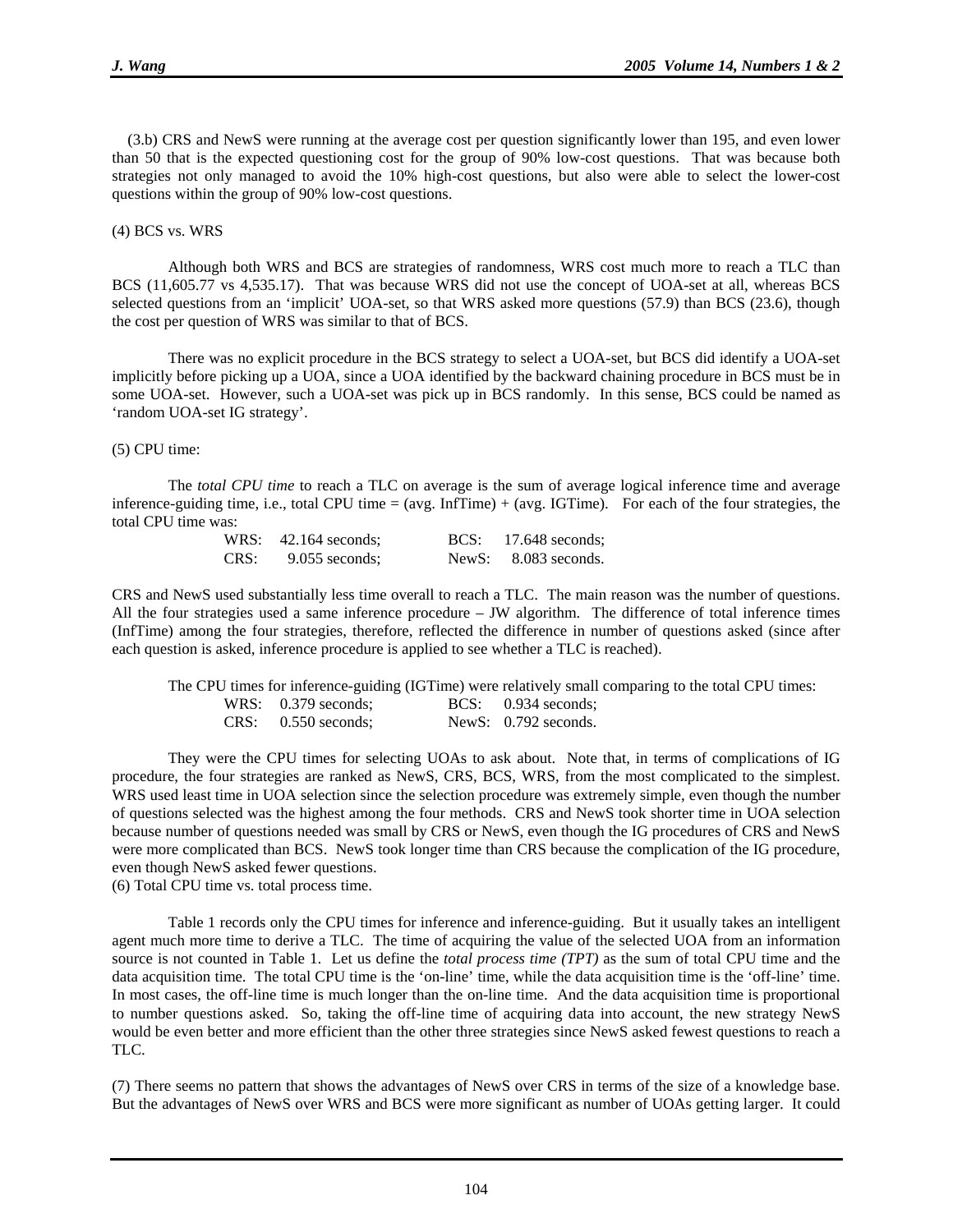be explained as that when number of UOAs was getting larger, there were more choices in UOA selection, therefore a better chance for a lower-cost question to be selected by NewS.

(8) In summary, NewS was the most economical method in terms of cost of reaching a TLC, and the time to reach a TLC by NewS was faster than those by the other three current IG strategies, especially when the off-line time of acquiring data was taken into account.

### **MANAGERIAL IMPLICATIONS AND APPLICATIONS**

Since the intelligent agents and intelligent systems have many applications in management, the improved new IG approach has managerial implications by making those intelligent systems smarter in figuring out the key missing data and reaching the conclusion quickly and economically. Here are examples of managerial circumstances in which the new IG approach can be applied.

(a) Systems for consulting and management decision support: A good IG strategy is required for such systems to keep asking relevant and to-the-point questions, keep avoiding silly and irrelevant ones, and provide professional advices.

(b) Systems for training / education: A training/ education intelligent system should be trainee/student–centered. The new IG approaches makes the system know quickly about individual trainees / students by asking a few questions.

(c) Intelligent systems for problem-diagnosing or trouble-shooting for management, especially for emergency management: IG is essential to quickly and economically diagnose where the 'trouble' is, and get the problem solved.

(d) Real-time control systems in aircrafts, space crafts, atomic reactors, and chemical processes: In case some unexpected situation occurs, the new IG approach helps obtain key relevant information about what happens and how to react in short time.

(e) Intelligent searching in a huge database: The new IG approach helps narrow down the searching domain, when matching an inexact piece of information or a blurred image in a huge database.

(f) Distributed database systems: The new IG approach helps the central database management system to figure out which sub-systems should be called and what information should be asked in response to an information request of inter-system optimization.

 (g) Intelligent agents: Since an intelligent agent is an intelligent system capable of independent actions, a good IG approach is essential for every movement / action by quickly making judgment on the situation and determining what to do.

## **CONCLUSION**

 Inference-guiding is very important for the efficiency and effectiveness of an intelligent agent. Searching for the optimal solution in the IG problem, however, is computationally hard. The new IG approach presented in this paper, NewS, applies the concept of the propagation-UOA-set directly on the original propositional system, and is more effective and economical in selecting key missing data than the three existing strategies in our computational experiments.

The new IG approach makes the intelligent systems in management more intelligent when the given data are not sufficient to reach a conclusion. Management may benefit from the new IG approach by receiving more effective decision supports of the intelligent systems.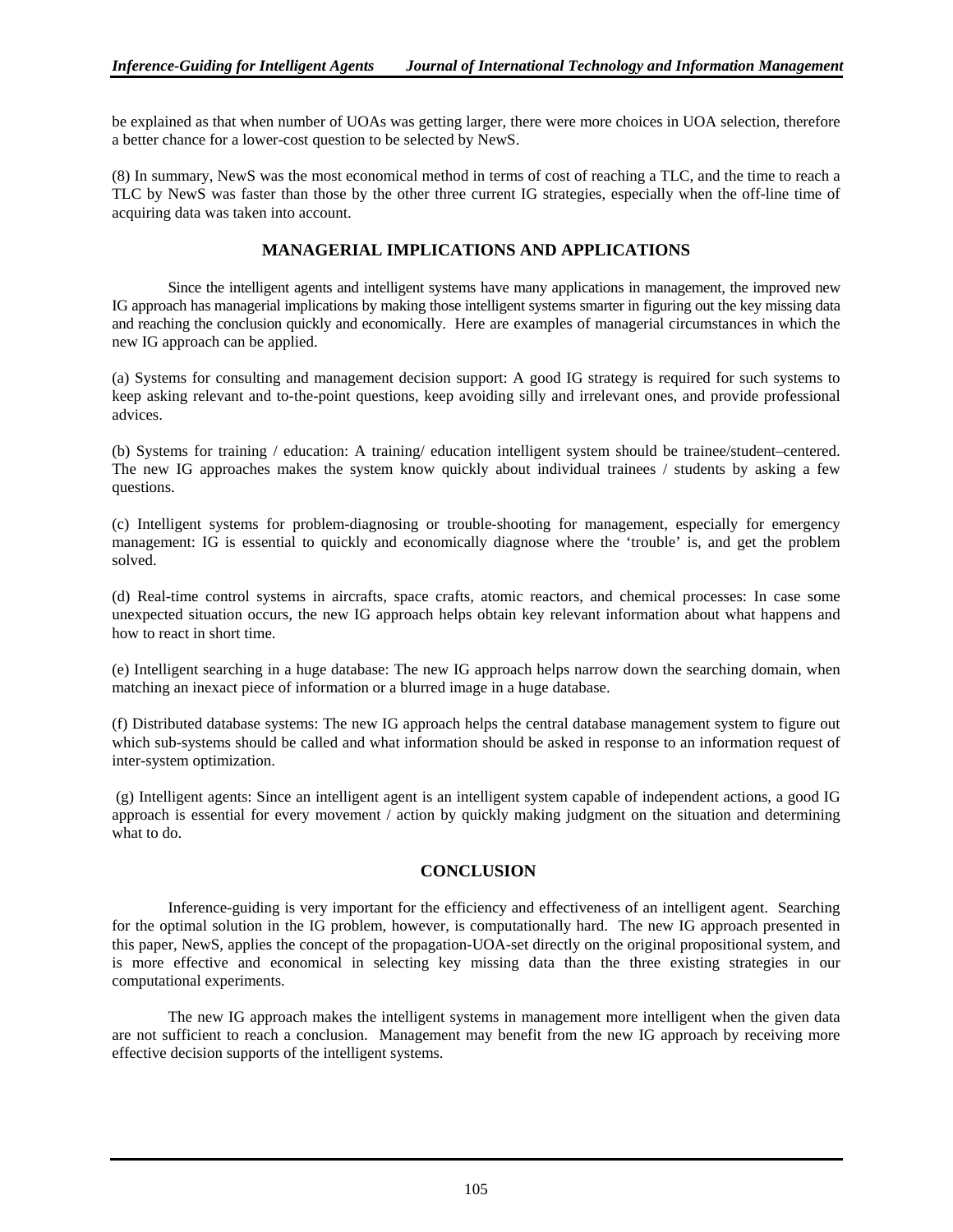Further research on inference-guiding includes developing more accurate criteria for selecting the UOA-set and UOA, integrating uncertainties of knowledge and data into IG approaches, and exploring inference-guiding on other knowledge base structures such as the Bayesian network [Russell et al. (2003)].

#### **REFERENCES**

- Awad, E. M. (1996). Building Expert Systems: Principles, Procedures, and Applications. Minneapolis/St. Paul, MN:West Publishing
- Bonissone, P. P. (1993). Knowledge Representation and Inference in First-generation Knowledge-based Systems, in M. Grabowski and W. A. Wallace (eds.) Advances in Expert Systems for Management, Vol. 1, Greenwich, CT:JAI Press
- Cook, S. A. (1971). The Complexity of Theorem-Proving Procedures, Proceedings of the 3<sup>rd</sup> Annual ACM Symposium on Theory of Computing, pp.151-158, New York. ACM Press
- Duda, R., J. Gasching and P. Hart (1979). "Model design in the PROSPECT Consultant System for Mineral Exploration, Expert Systems in the Micro-Electronic Age," Edinburgh Univ. Press, UK
- Davis, M. and H. Putnam (1960). A Computing Procedure for Quantification Theory, Journal of the Association for Computing Machinery, 7(3), 201-215
- Davis, M., G. Logemann, and D. Loveland (1962), A Machine Program for Theorem-Proving, Communications of the Associations for Computing Machinery, 5, 394-397
- Gu, J, P.W. Purdom, J. Franco and B.W. Wah (1997). Algorithms for Satisfiability (SAT) Problem: A Survey. DIMACS volume series on Discrete Mathematics and Theoretical Computer Science: The Satisfiability Problem, American Mathematical Society
- Hayes-Roth, E., D.A. Waterman and D.B. Lenat (1983). "Building Expert Systems," Addison-Wesley, Reading, MA
- Horowitz, E and S.Sahni (1978). Fundamentals of Computer Algorithms. Rockville, MD, Computer Science Press
- Jeroslow, R. G. and J. Wang (1990). Solving Propositional Satisfiability Problems, Annals of Mathematics and Artificial Intelligence, 1, 167-187
- Luger, G. F. and W.A.Stubblefield (1989). Artificial Intelligence and the Design of Expert Systems, The Benjamin/Cummings Publishing Company, Inc.
- Mellish, C.S. (1985), "Generalized Alpha-beta Pruning as a Guide to Expert System Question Selection," Expert System 85, Proc. 5th Technical Conf. of the British Computer Society Specialist Group on Expert Systems, Univ. of Warwick, (Cambridge Univ. Press, Cambridge CB2 1RP)
- Palopoli, L. and R. Torlone (1997). Generalised Production Rules as a Basis for Integrating Active and Deductive Databases, IEEE Transactions on Knowledge and Data Engineering, 9, #6
- Robinson, J. A. (1965). A Machine-Oriented Logic Based on the Resolution Principle, Journal of the Association for Computing Machinery, 12, 23-41
- Russell, S., and P. Norvig (2003). Artificial Intelligence, a Modern Approach, Prentice Hall, Pearson Education Inc., Upper Saddle River, New Jersey
- Ramakrisshnan, R. and J. D. Ullman (1995). A Survey of Research in Deductive Database Systems, Journal of Logic Programming, 23(2), 125-149